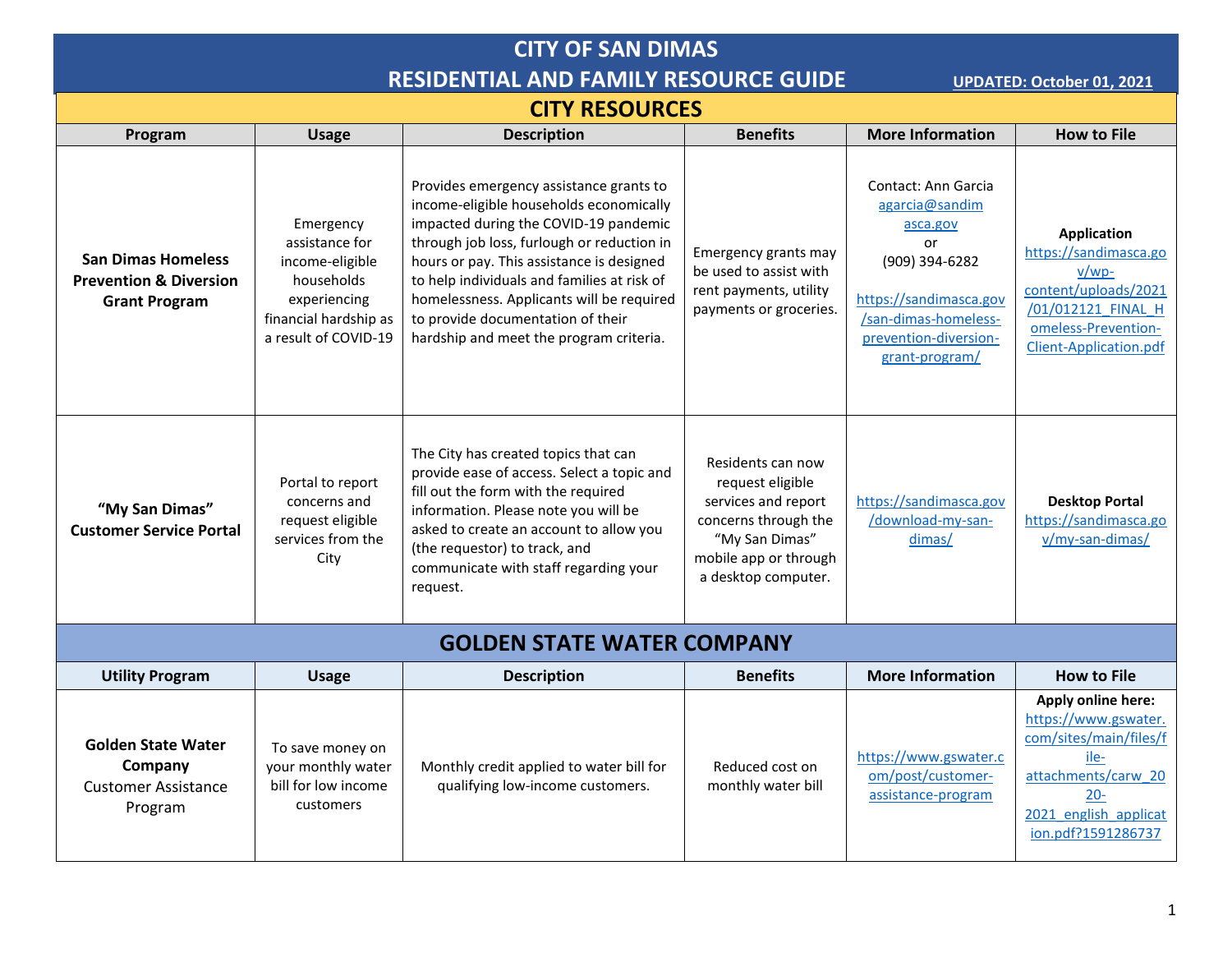| CITY OF SAN DIMAS - RESIDENTIAL RESOURCES GUIDE               |                                                                             |                                                                                                                                                                                                                                                                                                                                                                                                                                                                              |                                                                                                                                                                                               |                                                                                                                  |                                                                                                                                                                                               |  |
|---------------------------------------------------------------|-----------------------------------------------------------------------------|------------------------------------------------------------------------------------------------------------------------------------------------------------------------------------------------------------------------------------------------------------------------------------------------------------------------------------------------------------------------------------------------------------------------------------------------------------------------------|-----------------------------------------------------------------------------------------------------------------------------------------------------------------------------------------------|------------------------------------------------------------------------------------------------------------------|-----------------------------------------------------------------------------------------------------------------------------------------------------------------------------------------------|--|
| <b>SOUTHERN CALIFORNIA EDISON</b>                             |                                                                             |                                                                                                                                                                                                                                                                                                                                                                                                                                                                              |                                                                                                                                                                                               |                                                                                                                  |                                                                                                                                                                                               |  |
| <b>Utility Program</b>                                        | <b>Usage</b>                                                                | <b>Description</b>                                                                                                                                                                                                                                                                                                                                                                                                                                                           | <b>Benefits</b>                                                                                                                                                                               | <b>More Information</b>                                                                                          | <b>How to File</b>                                                                                                                                                                            |  |
| Edison<br>CARE<br>(California Alternate<br>rates for energy)  | Electricity cost<br>savings program to<br>decrease your<br>electricity bill | You can qualify for CARE if you or<br>someone in your home participates in at<br>least one of these public assistance<br>programs:<br>-Bureau of Indian Affairs General Assistance<br>-CalFresh/SNAP (Food Stamps)<br>-CalWorks (TANF)/Tribal TANF<br>-Head Start Income Eligible (Tribal Only)<br>-LIHEAP<br>-Medi-Cal/Medicaid<br>-Medi-Cal for Families (Healthy Families<br>A&B)<br>-National School Lunch Program (NSLP)<br>-Supplemental Security Income (SSI)<br>-WIC | Reduces electricity bill<br>by about 30%                                                                                                                                                      | For more information:<br>https://www.sce.com/<br>residential/assistance/<br>care-fera<br>Call:<br>1-800-798-5723 | Apply online here:<br>https://www.sce.com/apps/igp<br><b>Apply by Mail:</b><br>https://www.sce.com/sites/def<br>ault/files/inline-files/14-<br>783%20Rev%20619 SubMetere<br>d%20Tenants 0.pdf |  |
|                                                               | Sub-metered<br>Tenants                                                      | For more information:<br>Are you an income-qualified tenant in an<br>https://www.sce.com/<br>Reduces electricity bill<br>apartment building, mobile-home park,<br>residential/assistance/<br>residential RV park, or marina who is<br>by about 30%<br>care-fera<br>billed through your landlord?                                                                                                                                                                             | Apply online here:<br>https://www.sce.com/apps/igp<br><b>Apply by Mail:</b><br>https://www.sce.com/sites/def<br>ault/files/inline-files/14-<br>783%20Rev%20619 SubMetere<br>d%20Tenants 0.pdf |                                                                                                                  |                                                                                                                                                                                               |  |
| Edison<br><b>FERA</b><br>(Family Electric Rate<br>Assistance) | To decrease your<br>electricity bill                                        | Electricity cost savings program                                                                                                                                                                                                                                                                                                                                                                                                                                             | Reduces electricity bill<br>by about 18% on<br>monthly electric bills<br>for qualified<br>households of 3 or<br>more.                                                                         | For more information:<br>https://www.sce.com/<br>residential/assistance/<br>care-fera                            | Apply online here:<br>https://www.sce.com/apps/iqp<br><b>Apply by Mail:</b><br>https://www.sce.com/sites/def<br>ault/files/inline-files/14-<br>782%20Rev%20619 Standard%<br>20Print 0.pdf     |  |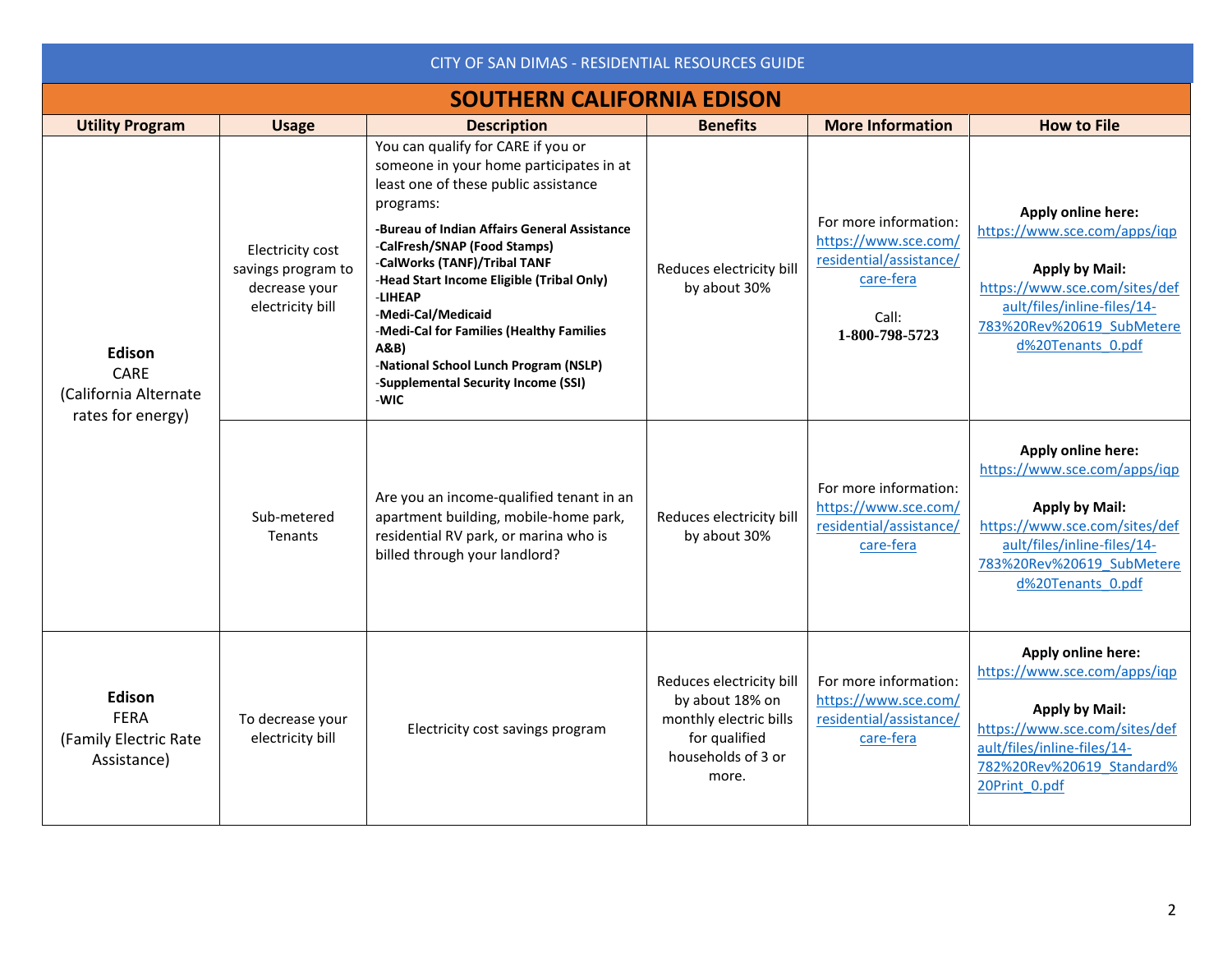| <b>Utility Program</b>                                                                                 | <b>Usage</b>                                                                            | <b>Description</b>                                                                                                                                                                                                                                                                                                                                                                                                                                       | <b>Benefits</b>                                                                                                     | <b>More Information</b>                                                                                                                               | <b>How to File</b>                                                                                                                                                                             |
|--------------------------------------------------------------------------------------------------------|-----------------------------------------------------------------------------------------|----------------------------------------------------------------------------------------------------------------------------------------------------------------------------------------------------------------------------------------------------------------------------------------------------------------------------------------------------------------------------------------------------------------------------------------------------------|---------------------------------------------------------------------------------------------------------------------|-------------------------------------------------------------------------------------------------------------------------------------------------------|------------------------------------------------------------------------------------------------------------------------------------------------------------------------------------------------|
| Edison<br><b>Energy Assistance Fund</b>                                                                | To decrease your<br>electricity bill (one<br>time only)                                 | One-time electricity cost savings<br>assistance program<br>- Program eligibility is based on<br>household income.                                                                                                                                                                                                                                                                                                                                        | Provides one-time<br>assistance of up to<br>\$100.00                                                                | For more information:<br>https://www.sce.com/<br>residential/assistance/<br>energy-assistance-<br>fund                                                | <b>View supporting</b><br>organizations:<br>https://www.sce.com/site<br>s/default/files/inline-<br>files/2020%20EAF%20%20<br>GAF%20Agency%20Roster<br><b>WCAG.xlsx</b>                         |
| Edison<br><b>Medical Baseline Program</b>                                                              | To support those<br>who routinely use<br>medical equipment<br>powered by<br>electricity | Provides additional 16.5 kilowatt hours<br>of electricity per day<br>- To be eligible, you or someone who<br>lives with you full-time must require the<br>use of a medical device.                                                                                                                                                                                                                                                                       | Lowers overall cost of<br>electricity for<br>individuals who<br>depend on medical<br>equipment on a daily<br>basis. | For more information:<br>https://www.sce.com/<br>residential/assistance/<br>medical-baseline                                                          | Apply online here:<br>https://www.sce.com/site<br>s/default/files/inline-<br>files/Med%20Baseline%20<br>App%20REV%201-<br>19%20English.pdf                                                     |
|                                                                                                        |                                                                                         | <b>SOUTHERN CALIFORNIA GAS COMPANY</b>                                                                                                                                                                                                                                                                                                                                                                                                                   |                                                                                                                     |                                                                                                                                                       |                                                                                                                                                                                                |
| <b>Utility Program</b>                                                                                 | <b>Usage</b>                                                                            | <b>Description</b>                                                                                                                                                                                                                                                                                                                                                                                                                                       | <b>Benefits</b>                                                                                                     | <b>More Information</b>                                                                                                                               | <b>How to File</b>                                                                                                                                                                             |
| <b>Southern California Gas</b><br>Company<br><b>CARE</b><br>(California Alternate Rates<br>for Energy) | To decrease your<br>gas bill                                                            | Natural gas cost savings program<br>You can qualify for CARE if you or<br>someone in your home participates in at<br>least one of these public assistance<br>programs or if you meet the income<br>limits.<br>-CalFresh/SNAP (Food Stamps)<br>-CalWorks (TANF)/Tribal TANF<br>-Head Start Income Eligible (Tribal Only)<br>-LIHEAP<br>-Medi-Cal/Medicaid<br>-Medi-Cal for Families (Healthy Families A&B)<br>-Supplemental Security Income (SSI)<br>-WIC | Reduce your gas bill<br>by 20% each month                                                                           | For more information:<br>https://www.socalgas.<br>com/save-money-and-<br>energy/assistance-<br>programs/california-<br>alternate-rates-for-<br>energy | <b>View the Application:</b><br>https://pubsvc.socalgas.co<br>m/commonsvc/faces/care-<br>flow/lookupAccount? adf.<br>ctrl-<br>state=161pxl3cag_28&_af<br>rLoop=1309654508050107<br>$\mathbf 1$ |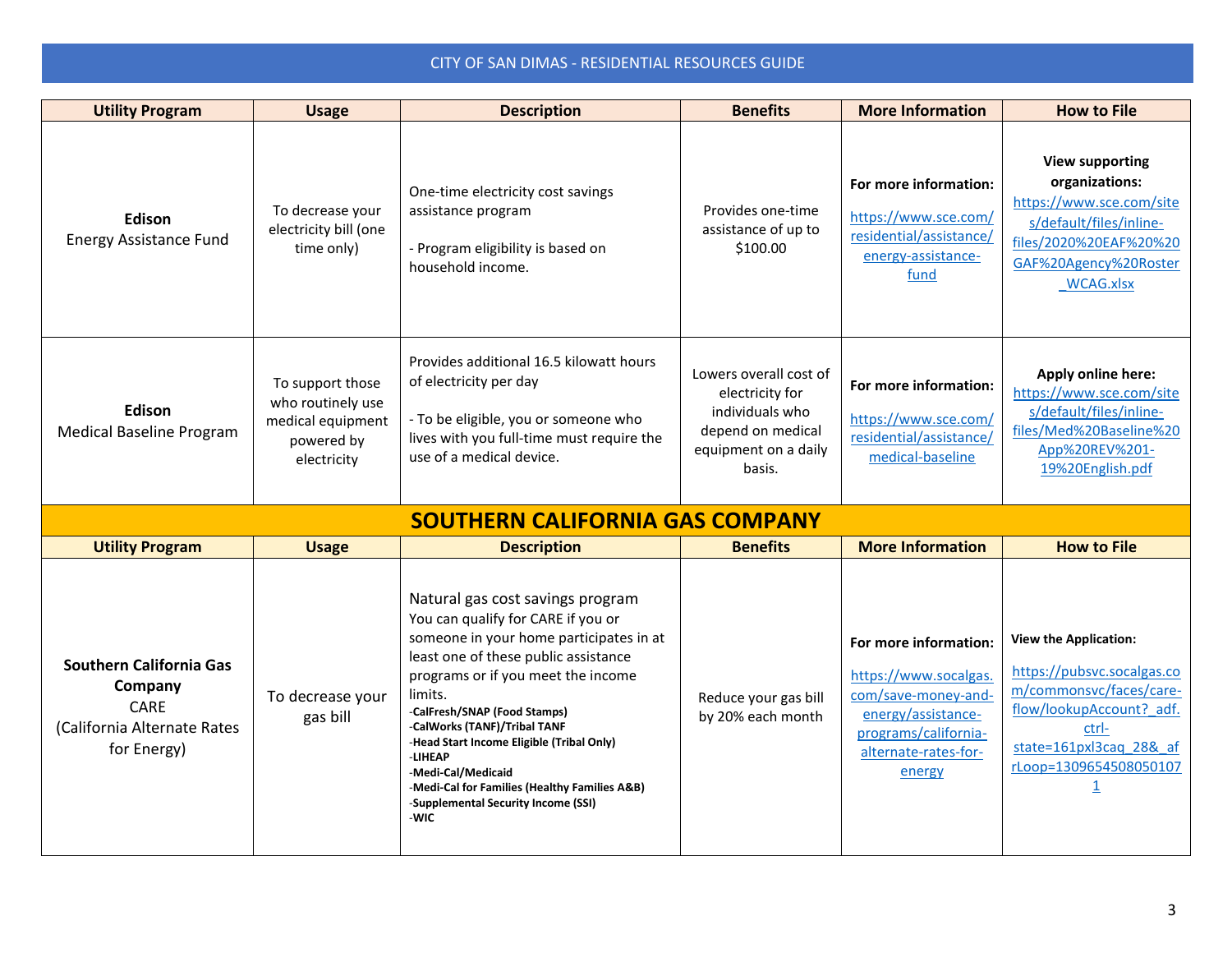| <b>Utility Program</b>                                                                   | <b>Usage</b>                                                         | <b>Description</b>                                                                                                                                                                                                                                                                | <b>Benefits</b>                                                                                                   | <b>More Information</b>                                                                                                                           | <b>How to File</b>                                                                                                                                                          |
|------------------------------------------------------------------------------------------|----------------------------------------------------------------------|-----------------------------------------------------------------------------------------------------------------------------------------------------------------------------------------------------------------------------------------------------------------------------------|-------------------------------------------------------------------------------------------------------------------|---------------------------------------------------------------------------------------------------------------------------------------------------|-----------------------------------------------------------------------------------------------------------------------------------------------------------------------------|
| <b>Southern California Gas</b><br>Company<br><b>Energy Savings Assistance</b><br>Program | To conserve energy<br>and reduce your gas<br>bill                    | Cost savings and improvements such as<br>insulation, water heater replacement,<br>low-flow showerheads, etc.                                                                                                                                                                      | Installation of Home<br>improvements that<br>save energy and<br>money.                                            | For more Information:<br>https://www.socalgas.co<br>m/save-money-and-<br>energy/assistance-<br>programs/energy-<br>savings-assistance-<br>program | Apply online here:<br>https://www.socalgas.com/sa<br>ve-money-and-<br>energy/assistance-<br>programs/energy-savings-<br>assistance-program/interest-<br>form                |
| Southern California Gas<br>Company<br><b>Medical Baseline</b><br>Allowance               | To save money on<br>your monthly<br>natural gas bill                 | Provides additional natural gas at the<br>lowest baseline rate for individuals with a<br>serious health condition<br>- Has life-threatening illness or<br>compromised immune system.<br>- Requires special temperature<br>accommodations<br>- Is seriously disabled               | Reduces cost by<br>providing allowance of<br>additional natural gas<br>on a monthly basis.                        | For more information:<br>https://www.socalgas.co<br>m/save-money-and-<br>energy/assistance-<br>programs/medical-<br>baseline-allowance            | Apply online here:<br>https://www.socalgas.com/sit<br>es/default/files/14437424267<br>64/MBL Information Applicat<br>ion.pdf                                                |
| <b>Southern California Gas</b><br>Company<br><b>Gas Assistance Fund</b>                  | To reduce your<br>natural gas bill (one<br>time)                     | One-time natural gas cost savings<br>assistance.<br>- Gas bill must be in name of applicant<br>requesting assistance.<br>- Applicant must meet income guidelines<br>Bill address must be applicant's primary<br>address                                                           | Provides one-time<br>assistance of up to<br>\$200.00 (doubled<br>from original \$100.00<br>limit).                | For more information:<br>https://www.socalgas.co<br>m/save-money-and-<br>energy/assistance-<br>programs/gas-<br>assistance-fund                   | <b>View Supporting</b><br><b>Organizations</b><br>https://www.socalgas.com/sit<br>es/default/files/2019-<br>11/2019%20GAF-<br>SHARE%20Agencies%20List.pd                    |
|                                                                                          |                                                                      | <b>SPECTRUM</b>                                                                                                                                                                                                                                                                   |                                                                                                                   |                                                                                                                                                   |                                                                                                                                                                             |
| <b>Utility Program</b>                                                                   | <b>Usage</b>                                                         | <b>Description</b>                                                                                                                                                                                                                                                                | <b>Benefits</b>                                                                                                   | <b>More Information</b>                                                                                                                           | <b>How to File</b>                                                                                                                                                          |
| Spectrum<br>Spectrum Internet Assist                                                     | To save money on<br>internet service for<br>low-income<br>households | One or more members of your household<br>must be a recipient of one of the following<br>assistance programs:<br>- National School Lunch Program (NSLP)<br>- Community Eligibility Provision (CEP) of the NSLP<br>-Supplemental Security Income (for applicants age<br>$65+$ only) | Internet service, no data<br>cap, free modem, no<br>contract, optional in-<br>home WiFi for an<br>additional cost | <b>For More</b><br>Information:<br>https://www.spectrum.com<br>/browse/content/spectrum-<br>internet-assist.html                                  | Apply online here:<br>https://www.spectrum.com/conte<br>nt/dam/spectrum/residential/en/<br>pdfs/spectrum-internet-<br>assist/Nov2019_SIA_Eligibility_For<br>m FINAL REV.pdf |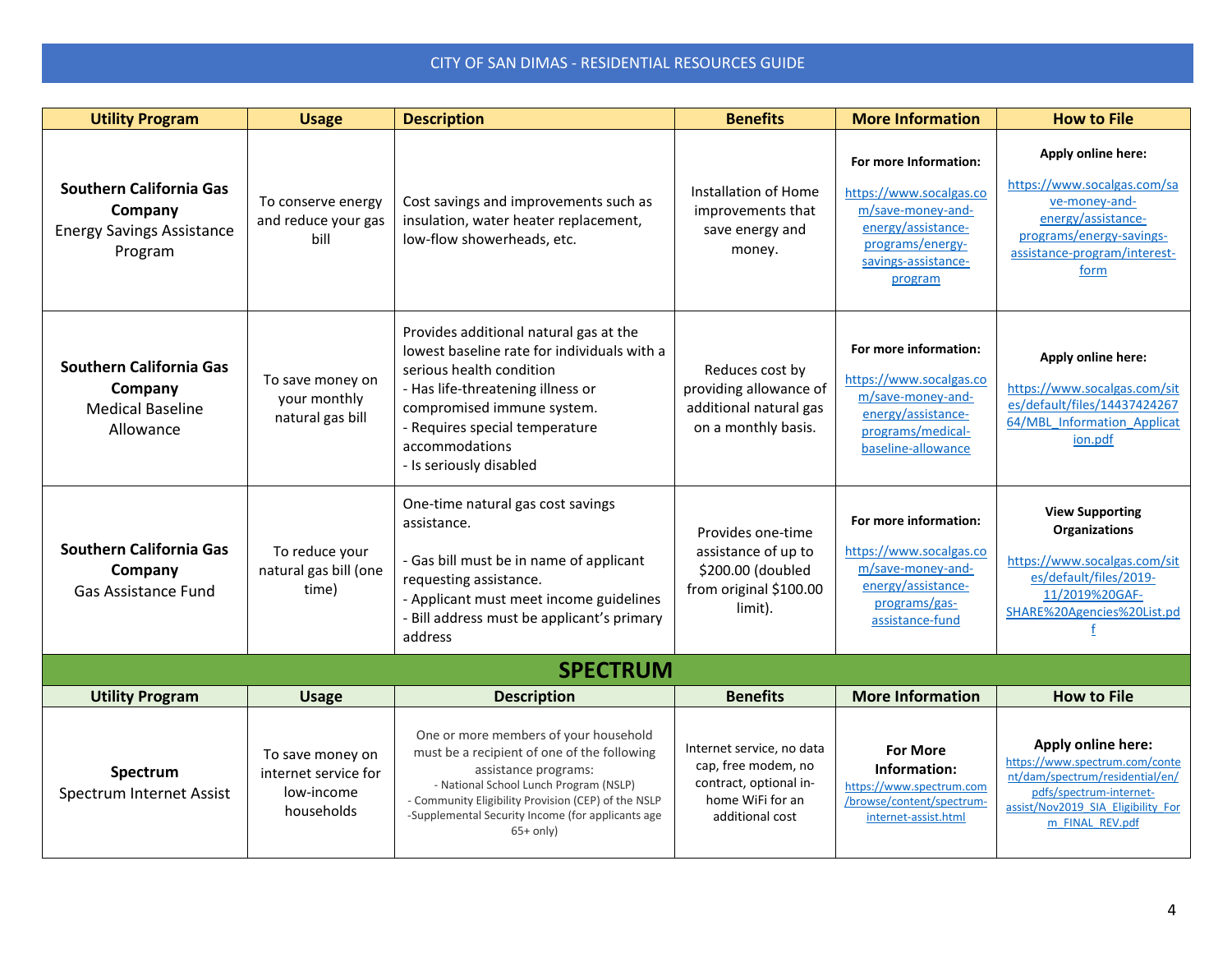| CITY OF SAN DIMAS - RESIDENTIAL RESOURCES GUIDE                                               |                                                                                                                                          |                                                                                                                                                                       |                                                                                                                                                           |                                                                                                                                                                          |                                                                                                                               |
|-----------------------------------------------------------------------------------------------|------------------------------------------------------------------------------------------------------------------------------------------|-----------------------------------------------------------------------------------------------------------------------------------------------------------------------|-----------------------------------------------------------------------------------------------------------------------------------------------------------|--------------------------------------------------------------------------------------------------------------------------------------------------------------------------|-------------------------------------------------------------------------------------------------------------------------------|
| <b>LOS ANGELES COUNTY RESOURCES</b>                                                           |                                                                                                                                          |                                                                                                                                                                       |                                                                                                                                                           |                                                                                                                                                                          |                                                                                                                               |
| Program                                                                                       | <b>Usage</b>                                                                                                                             | <b>Description</b>                                                                                                                                                    | <b>Benefits</b>                                                                                                                                           | <b>More Information</b>                                                                                                                                                  | <b>How to File</b>                                                                                                            |
| <b>Stay Housed LA</b><br><b>Tenant Assistance</b><br>Program                                  | Provides free legal<br>assistance and<br>support for tenants<br>facing eviction<br>during the COVID-<br>19 pandemic                      | Partnership between the County of Los<br>Angeles, legal aid groups and<br>community-based organizations to<br>provide emergency support to tenants in<br>need.        | Provides virtual "Know<br>Your Rights"<br>workshops and<br>connects at-risk<br>tenants with legal<br>representation when<br>facing potential<br>eviction. | https://dcba.lacounty.<br>gov/newsroom/stay-<br>housed-l-a-county-<br>tenant-assistance-<br>program-launched-<br>free-legal-services-to-<br>tenants-facing-<br>eviction/ | https://www.stayhousedla.o<br>rg/                                                                                             |
| <b>Department of Public</b><br><b>Social Services</b><br>YourBenefitsNow!                     | Los Angeles County<br>Residents to apply<br>for and to view their<br>benefits online.                                                    | Currently, YourBenefitsNow! Supports:<br>-CalWORKs<br>-CalFresh<br>-General Relief and<br>-MediCal applications.                                                      | Submit all the<br>required<br>documentation with<br>the application and<br>they will waive the<br>application interview.                                  | See if you're eligible<br>for benefits:<br>http://lacountyhelps.o<br><u>rg/</u>                                                                                          | Apply online here:<br>https://www.yourbenefits.la<br>clrs.org/ybn/Register.html<br><b>Customer Service:</b><br>(866) 613-3777 |
| <b>Department of Public</b><br><b>Social Services</b><br><b>In-Home Social Services</b>       | Los Angeles County<br>Residents - an<br>alternative to out-<br>of-home care, such<br>as nursing homes or<br>board and care<br>facilities | Can help pay for services if you're a low-<br>income elderly, blind or disabled<br>individual, including children, so that you<br>can remain safely in your own home. | Can help pay for<br>services if you're low<br>income                                                                                                      | For more information:<br>http://dpss.lacounty.g<br>ov/wps/portal/dpss/m<br>ain/elderly-and-<br>disabled                                                                  | To apply for IHSS services<br>call the IHSS application line:<br>1-888-944-4477                                               |
| <b>Los Angeles County</b><br><b>Consumer &amp; Business</b><br><b>Affairs</b><br>Get Ahead LA | Guide that provides<br>financial resources<br>to help LA County<br>residents reach<br>their financial goals                              | Assists with a variety of financial<br>resources including: debt and wealth<br>management, housing stability advice,<br>safe financial products, and more.            | Provides financial<br>guidance in a variety<br>of areas for LA County<br>residents                                                                        | https://getaheadla.org<br>Ź                                                                                                                                              | 1 (800) 593-8222                                                                                                              |
| <b>Los Angeles County</b><br><b>Office of Education</b><br><b>Job Seeker Resources</b>        | Provides resources<br>for LA County<br>residents seeking<br>employment                                                                   | Assists individuals by offering trainings,<br>job leads, vocational assessments, and<br>legal assistance for issues that may be<br>prohibiting career growth.         | Services help to grow<br>the economy by<br>assisting residents<br>with employment                                                                         | For more Information:<br>https://lacoegain.org/                                                                                                                          | Phone<br>(562) 922-8600                                                                                                       |

resources.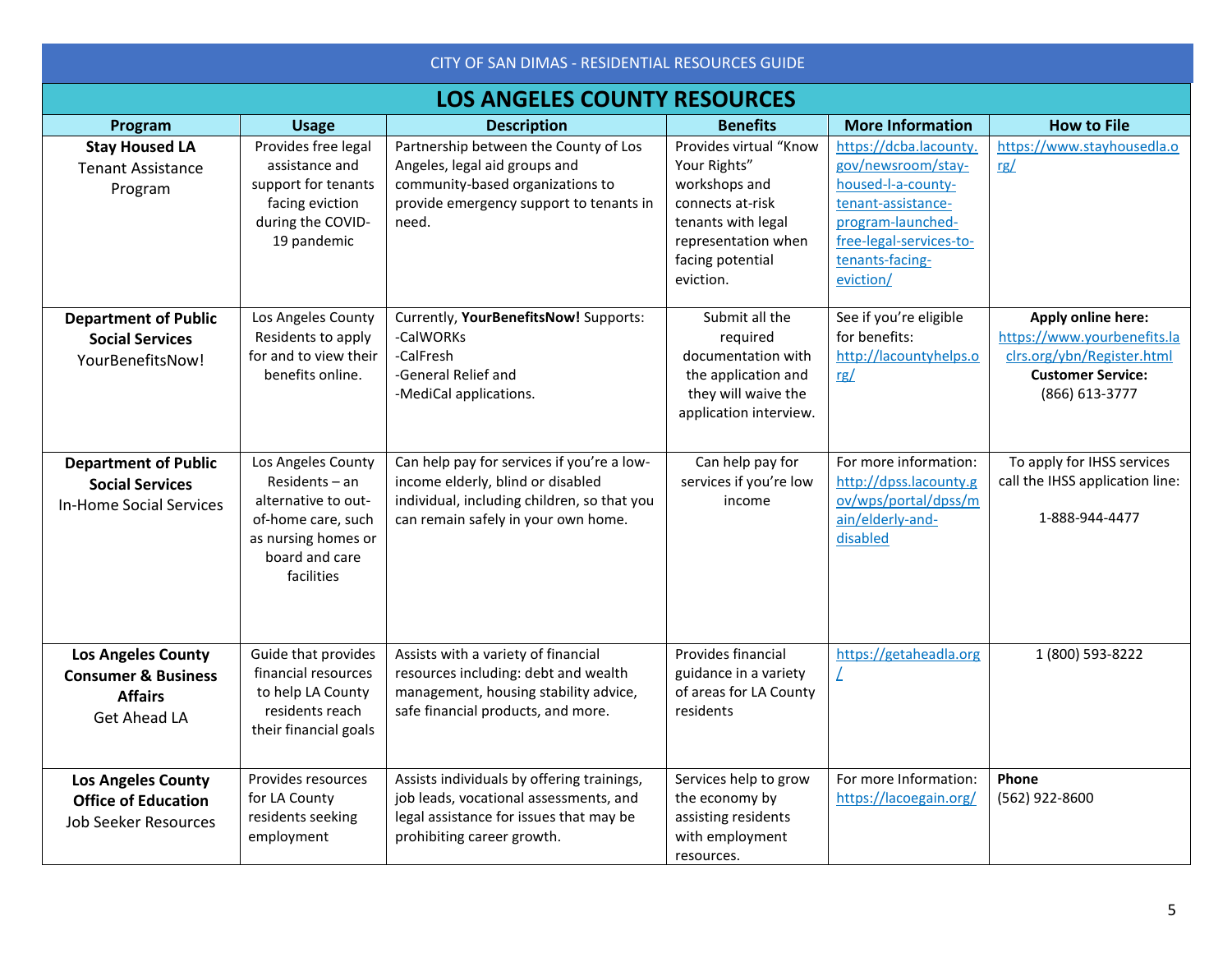| <b>Los Angeles County</b><br><b>Homeowner Webinars</b>                                                                         | Informative videos<br>pertaining to a<br>variety of topics<br>related to<br>homeownership.    | Collection of videos designed to inform<br>homeowners on topics such as<br>foreclosure avoidance, property tax<br>scams, first time home buyer scams, and<br>more.                                                                                                                                                                                                                                                                                                                                                    | Provides homeowners<br>with free information<br>designed to help them<br>make informed<br>decisions pertaining to<br>their homes. | <b>Upcoming webinars:</b><br>https://dcba.lacounty.<br>gov/foreclosure-<br>prevention/<br><b>All webinars:</b><br>https://www.youtube.<br>com/playlist?list=PL6O<br>vggklfYilcwD1b7d61d1<br>1MDhG3rdIv                                                         |
|--------------------------------------------------------------------------------------------------------------------------------|-----------------------------------------------------------------------------------------------|-----------------------------------------------------------------------------------------------------------------------------------------------------------------------------------------------------------------------------------------------------------------------------------------------------------------------------------------------------------------------------------------------------------------------------------------------------------------------------------------------------------------------|-----------------------------------------------------------------------------------------------------------------------------------|----------------------------------------------------------------------------------------------------------------------------------------------------------------------------------------------------------------------------------------------------------------|
| <b>Neighborhood Housing</b><br><b>Services of LA County</b><br><b>Foreclosure Prevention</b><br>and Mortgage Relief<br>Program | Provides foreclosure<br>counseling and<br>mortgage relief to<br>LA County property<br>owners. | If the property owner has experienced<br>financial distress between March 1, 2020<br>and December 31, 2021 as a result of<br>COVID-19.<br><b>Eligibility Criteria:</b><br>- Residents of LA County<br>- Residents of the City of Los Angeles are<br>ineligible<br>- Property must be owner occupied<br>- Up to 80% Area Median Income for 1-unit<br>property owners<br>- Up to 150% Area Median Income for 2-4<br>units property owners<br>- Foreclosure Prevention Workshop<br>registration and attendance required. | Approved applicants can<br>receive up to \$20,000 to<br>help offset mortgage<br>delinquencies.                                    | https://nhslacounty.or<br>g/mortgagereliefprogr<br>am/#:~:text=The%20F<br>oreclosure%20Prevent<br>ion%20%26%20Mortg<br>age%20Relief%20Prog<br>ram%20has,and%20m<br>ortgage%20relief%20t<br>0%20L.A.%20County%<br>20property%20owner<br>$\overline{\mathsf{S}}$ |

### **STATE RESOURCES**

| Program                    | <b>Usage</b>          | <b>Description</b>                        | <b>Benefits</b>       | <b>More Information</b>  | <b>How to File</b>           |
|----------------------------|-----------------------|-------------------------------------------|-----------------------|--------------------------|------------------------------|
| <b>State of California</b> | Provides assistance   | Eligible renters can receive financial    | Provides financial    | https://housing.ca.gov   | <b>Renter Application:</b>   |
| COVID-19 Rent Relief       | for unpaid/future     | assistance for 100% of unpaid rent        | relief to households  | /covid_rr/program_ov     | https://housing.ca.gov/tena  |
|                            | rent and              | between 04/01/20 - 03/31/21.              | who have fallen       | erview.html              | nt/eligibilityquiz.html      |
|                            | unpaid/future utility | Eligible renters may also receive         | behind on rent. Also  |                          |                              |
|                            | payments from         | assistance with future rent, unpaid/      | provides relief for   | <b>Learn your Rights</b> | <b>Landlord Application:</b> |
|                            | 04/01/20 through      | future utility payments.                  | future rent and       | https://ucilaw.neotalo   | https://housing.ca.gov/landl |
|                            | 03/31/21.             |                                           | unpaid/future utility | gic.com/a/Cal-Covid-     | ord/eligibilityquiz.html     |
|                            |                       | *Program requires individuals meet        | payments.             | Info-App-for-Tenants-    |                              |
|                            |                       | income eligibility requirements. The      |                       | and-Landlords            | Need help with your          |
|                            |                       | State will calculate this when you apply. |                       |                          | <b>Application?</b>          |
|                            |                       |                                           |                       |                          | Call (833) 687-0967          |